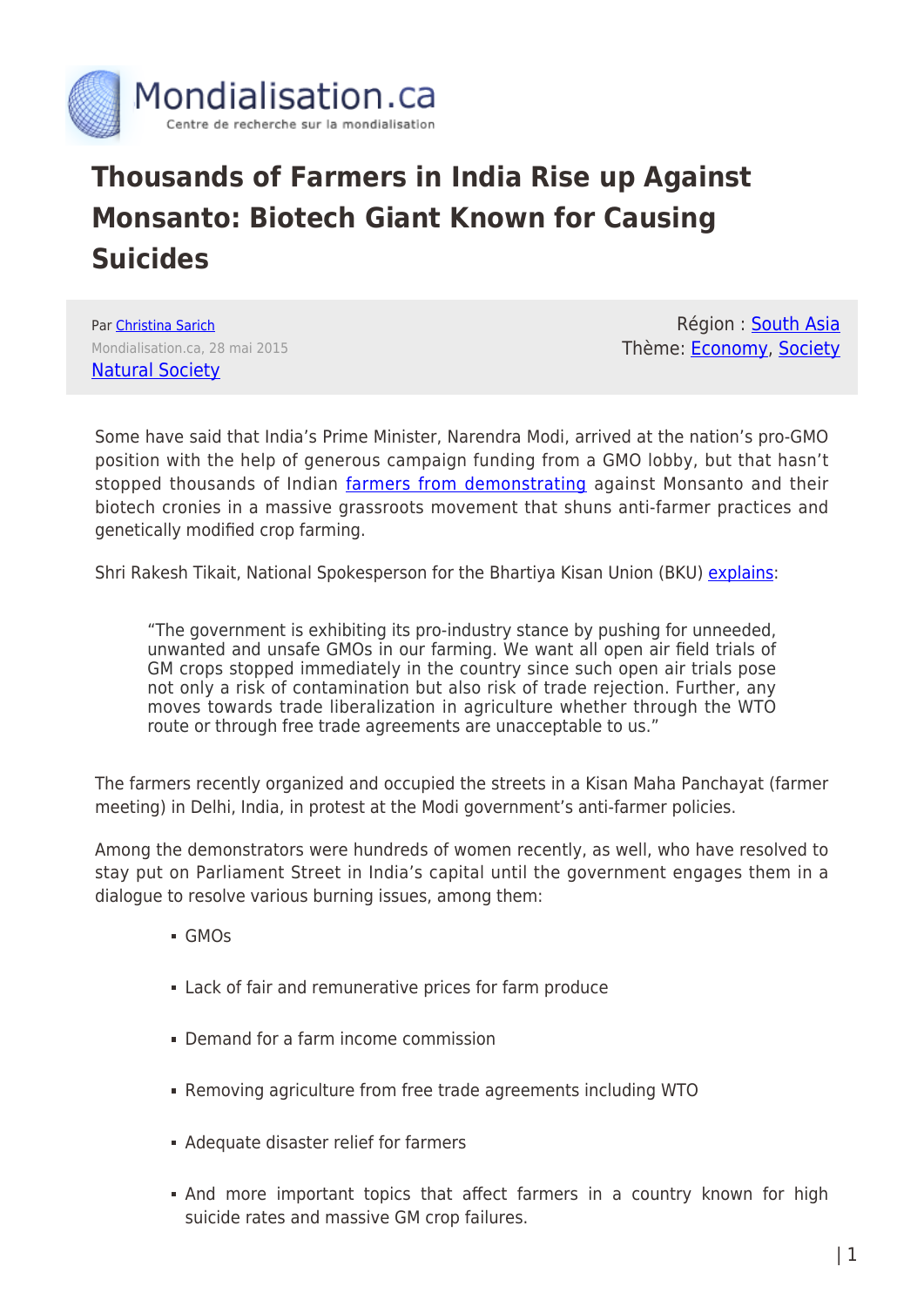

Indian farmers are among some of the hardest hit by biotech chicanery. They join the ranks of millions of others throughout the world, from Mexico to Russia that don't want GM crops either.

A similar but more intense protest recently took place in Poland as the [nation's largest](http://naturalsociety.com/hundreds-of-farmers-block-roads-in-protest-of-monsantos-gmo-crops/) [farmer uprising](http://naturalsociety.com/hundreds-of-farmers-block-roads-in-protest-of-monsantos-gmo-crops/) ever involved convoys of tractors. The protest was pointed at GMO infiltration and land grabs by biotech and Big Ag corporations.

More than 150 farmers **blocked roadways** and held numerous demonstrations in order to bring attention to the important issue of food sovereignty in Poland. Their focus is a ban on GMOs and a restoration of small farmer's rights after decades of oppressive health and safety regulations which take rights away from small farms and give them to monocropping, poisoning Big Ag mega-companies.

Just like Poland and the rest of the world, India doesn't want GMOs. The singular reason GMOs exist in India or anywhere else is because of government corruption and infiltration by corporations like Monsanto, Dow, DuPont, Syngenta, Bayer and BASF.

Additional Sources:

Image sourced from [GMWatch](http://www.gmwatch.org/index.%E2%80%A6/%E2%80%A6/archive/2015-articles/16008)

Follow us: [@naturalsociety on Twitter](http://ec.tynt.com/b/rw?id=a7fR3MuDar4B-Xacwqm_6l&u=naturalsociety) | [NaturalSociety on Facebook](http://ec.tynt.com/b/rf?id=a7fR3MuDar4B-Xacwqm_6l&u=NaturalSociety)

La source originale de cet article est [Natural Society](http://naturalsociety.com/thousands-of-farmers-in-india-rise-up-against-monsanto/) Copyright © [Christina Sarich](https://www.mondialisation.ca/author/christina-sarich), [Natural Society,](http://naturalsociety.com/thousands-of-farmers-in-india-rise-up-against-monsanto/) 2015

Articles Par : [Christina Sarich](https://www.mondialisation.ca/author/christina-sarich)

**Avis de non-responsabilité** : Les opinions exprimées dans cet article n'engagent que le ou les auteurs. Le Centre de recherche sur la mondialisation se dégage de toute responsabilité concernant le contenu de cet article et ne sera pas tenu